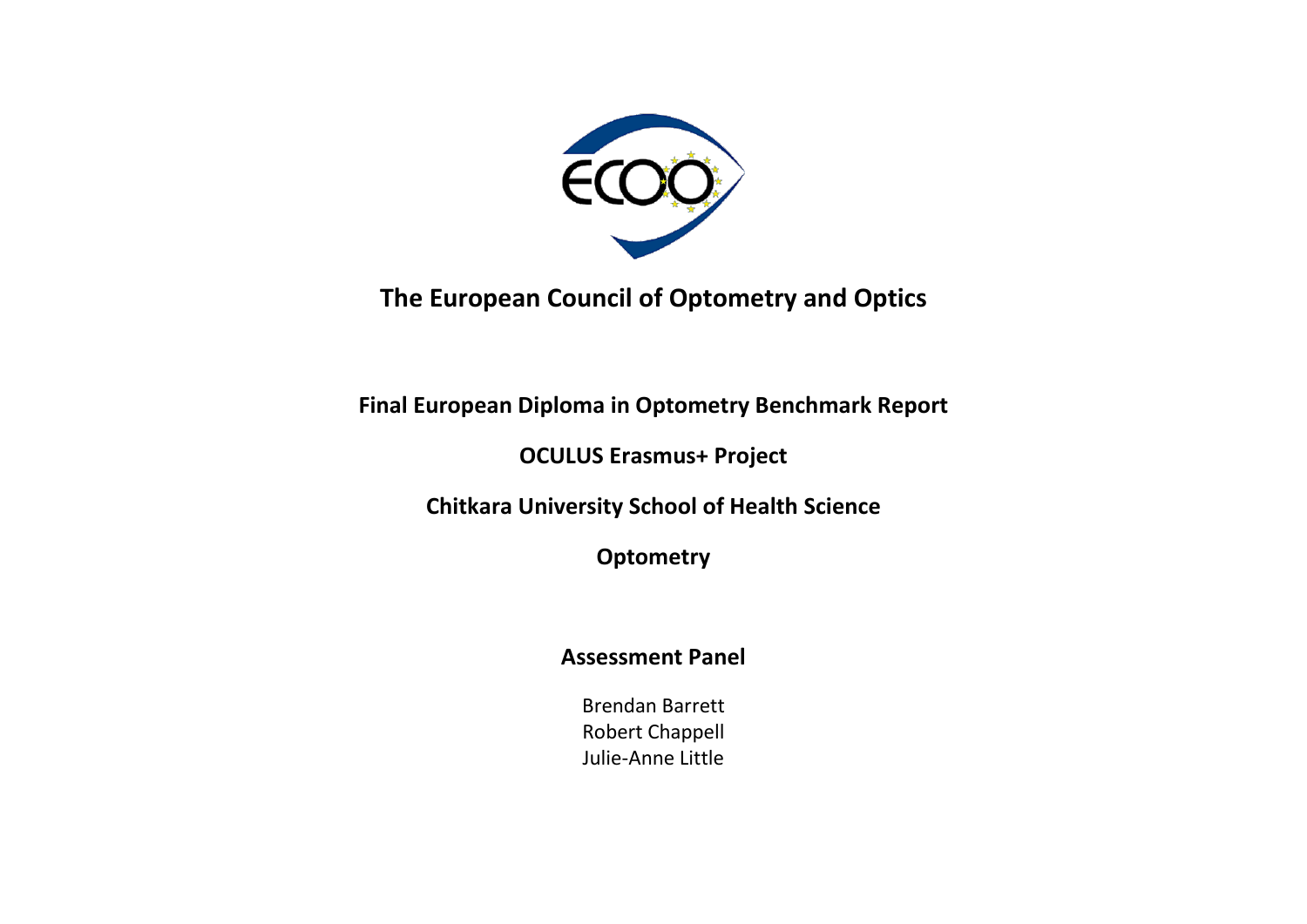## **Chitkara University**

## **ECOO 2nd Benchmarking activity for OCULUS project.**

## **6th May 2020**

The OCULUS Project (**O**ptometry **Cu**rriculum for **L**ifelong learning through Erasm**US**), led by a consortium of educators from optometry schools in Europe, aims to improve and reform existing curricula of optometric education in India and Israel to raise it to a high-standard level using the European Diploma in Optometry as a benchmark.

The Board of Management of the European Diploma were asked to conduct a benchmarking procedure for the OCULUS project, both at the outset of the project, and at the end of the project when knowledge had been exchanged and initiatives implemented to enhance the optometry curriculum in the partner organisations of this project.

The first benchmarking procedure consisted of completion of a self-assessment document and a visit to each institution in 2017 to conduct an in-depth examination of the programmes.

The second benchmarking procedure is a desk-based assessment, chiefly investigating the knowledge/clinical gaps identified from the initial assessment.

Consequently, this report is using the evidence presented in written format from each institution to fulfil the OCULUS project objectives. However, we also recognise that some institutions may be interested in going through the full accreditation process for the European Diploma in Optometry (EDO), and such a process would require a site visit to provide more detailed evidence required for full accreditation.

#### **Key changes identified:**

• Some of the instrumentation for the Clinic at the University has been purchased with funds from the OCULUS project though it was not clear precisely what items had been bought with these funds.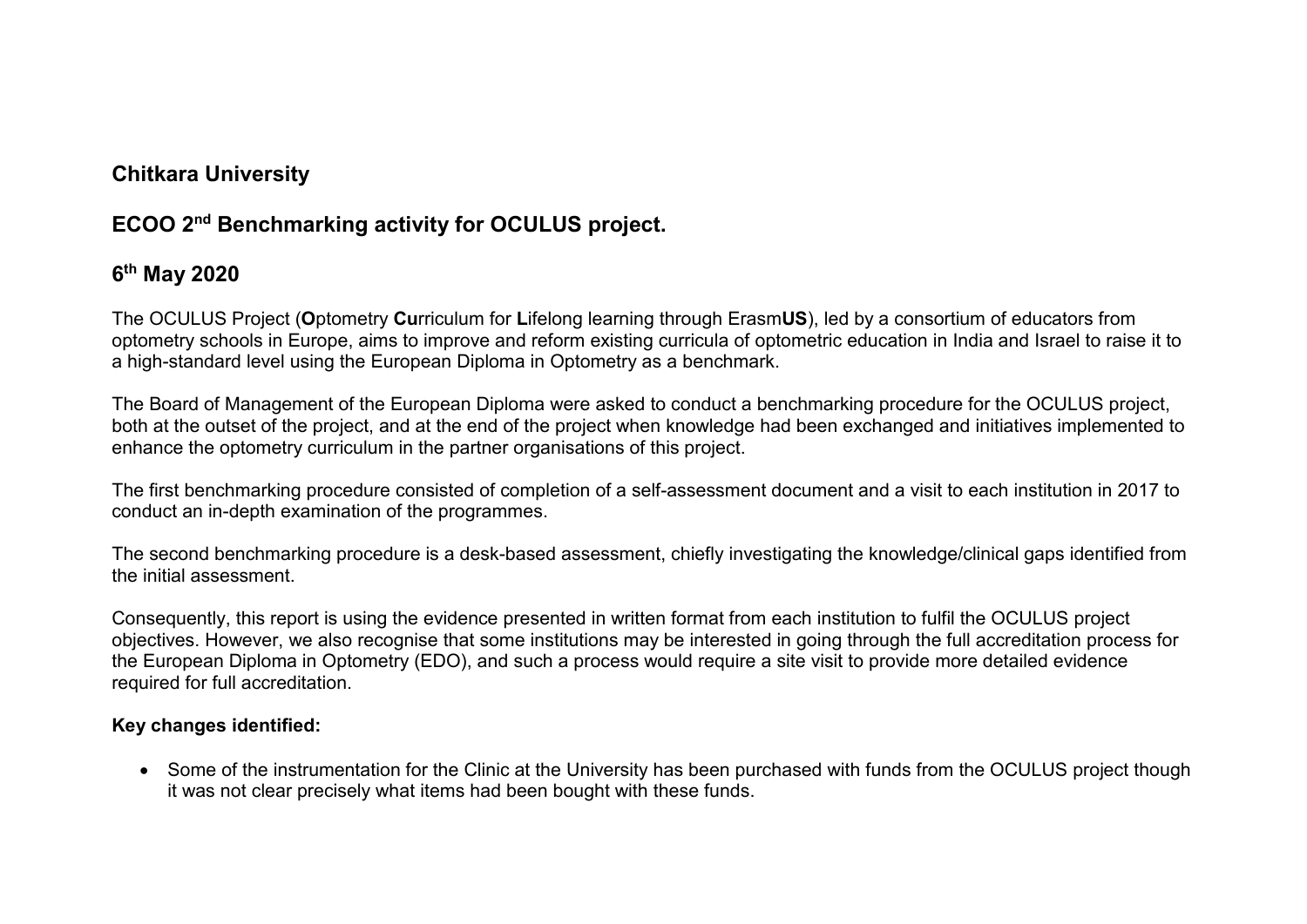- Minimum numbers have been specified for patient contacts in general optometry (GO) clinic (3<sup>rd</sup> year students examine real patients under supervision). In the contact lenses (CL), and in binocular vision (BV), 3<sup>rd</sup> vear students work with each other, 4<sup>th</sup> year students examine real patients under supervision. In relation to the CL and BV clinics, it is not clear if real patients are seen in the University's eye clinic or only in hospital settings. For GO, CL and BV clinics, the minimum number of supervised patient encounters is 10. Rubrics apparently have been developed to help the supervising optometrist to evaluate the student's performance.
- A similar approach has been taken with dispensing and low vision. In dispensing, students are posted to optical outlets. Students observe in the second year, work on each other (under supervision) in the third year and work with real patients (again under supervision) in the final year. No minimum number of dispensings is specified. In low vision, students work under supervision on each other and then on real patients, and the minimum number of cases is 5.
- However, the supporting information contains a table listing individual student experience in 4<sup>th</sup> year internship from July 2019 to Feb 2020, and three (out of 29) have no low vision patients and six have no contact lens patients. So minimum numbers were not achieved in these areas, though it is possible that the internship is not yet complete and that these numbers will in fact be achieved by all students?
- The course team at Chitkara indicate that all labs now have OSCE exams so that 'every clinical competency is tested' and that students cannot pass until they demonstrate proficiency in all clinical competencies. However, this was not presented in evidence.
- The team also indicate that final year students submit a portfolio containing details of the cases they have encountered during their internship and that 20 of these must be presented in the ECOO format.

#### **Outstanding Questions/Issues:**

- Reference is made to a 'minimum number of cases' that students should observe or examine, but it is not clear what these minimum numbers are (see earlier comment), and whether they are based on EDO-portfolio recommendations.
- While the team noted that Rubrics have been developed, these are simple spreadsheets listing aspects of a routine/BV eye examination. There are no assessment criteria, indication of marks or weighting, or information as to how this would be used to assess student performance and arrive at a grade. This is not a rubric.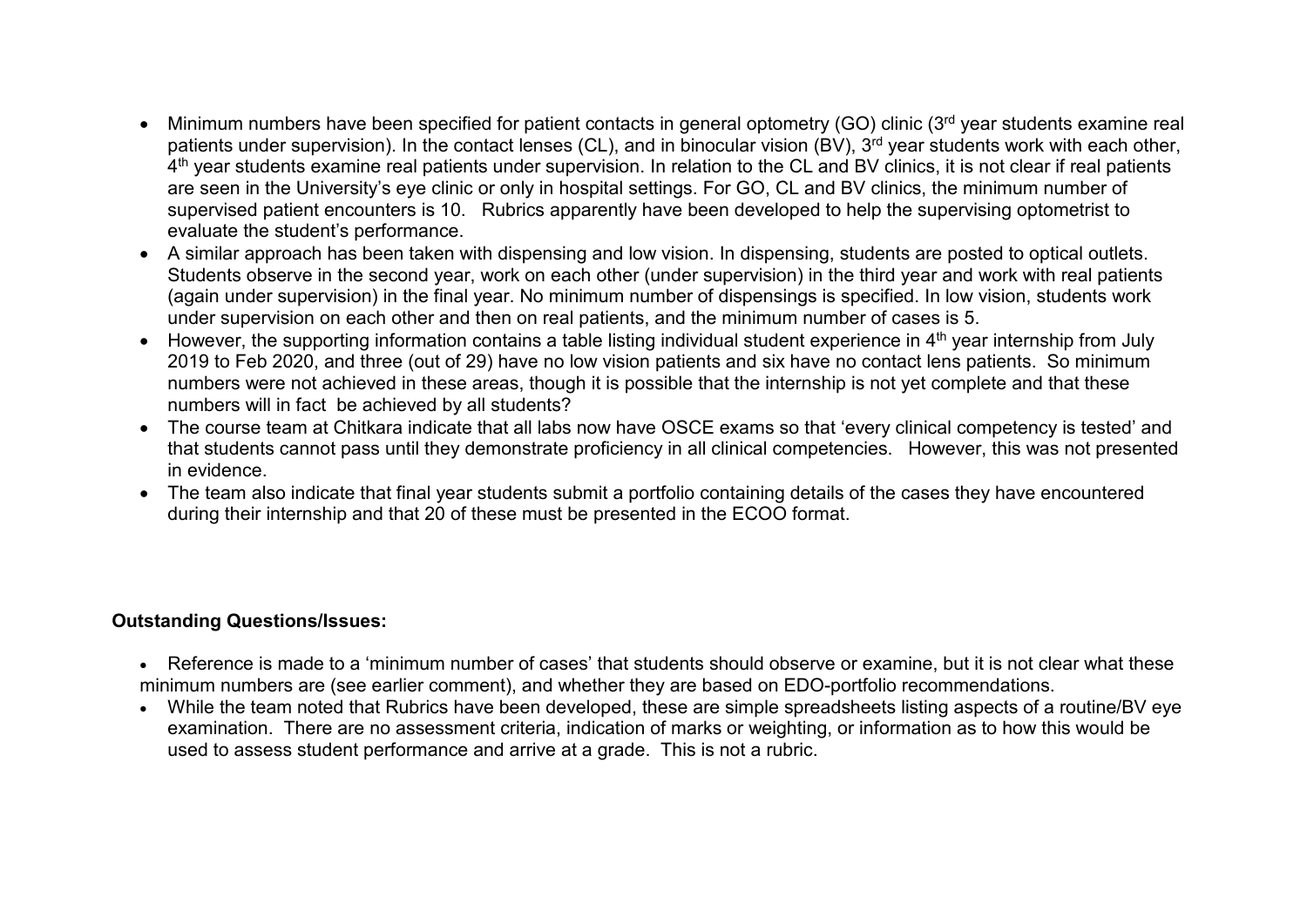• It is recognised that there have been developments in relation to the internships, however the details provided about the monitoring of student experience during internships are very limited. Are the supervisors during the internships appropriately qualified and trained by Chitkara?

• There is no information about whether the logbook is assessed, and if so how it is assessed.

• Module/unit summaries do not contain any details about how the topic is assessed. This would have been a helpful addition to help understand how the learning objectives of the module are met.

- It would have been helpful to have an overall map of the courses/modules within the programme.
- In hospital settings, it remains unclear whether students use diagnostic drugs and whether they have the opportunity to carry out full eye examinations on the patients referred to the specialty clinics.
- It remains unclear whether students get the opportunity to examine patients who have undergone refractive surgery.

• The response indicates that students attend paediatric and low vision clinics on multiple occasions as 'observers'. Does this mean that they do not get experience of actually conducting at least some of the testing?

• A table is provided indicating the number of patients seen by individual students in the  $4<sup>th</sup>$  year (B. Optom students presumably) between July, 2019 and February, 2020. The average numbers for refraction are 158, 10 for contact lenses, 14 for binocular vision, ~5.5 for low vision and 15 for cataract 'investigation'. It is not clear whether these numbers meet the intended numbers and whether the numbers only reflect cases where the student was under supervision. Also, while the average numbers are significant, there are several students who have had no (or very low, e.g. 1 or 2 patients) exposure to contact lens, binocular vision or low vision patients.

• In the OSAT tool, there is no indication (most of the time) of how large (by percentage) the learning outcome (LO) topic is within the module assigned for its acquisition. This is a helpful means to indicate how large or small each component is.

• What is the connection between University credits and ECTS? This is not clear or consistent between modules and OSAT.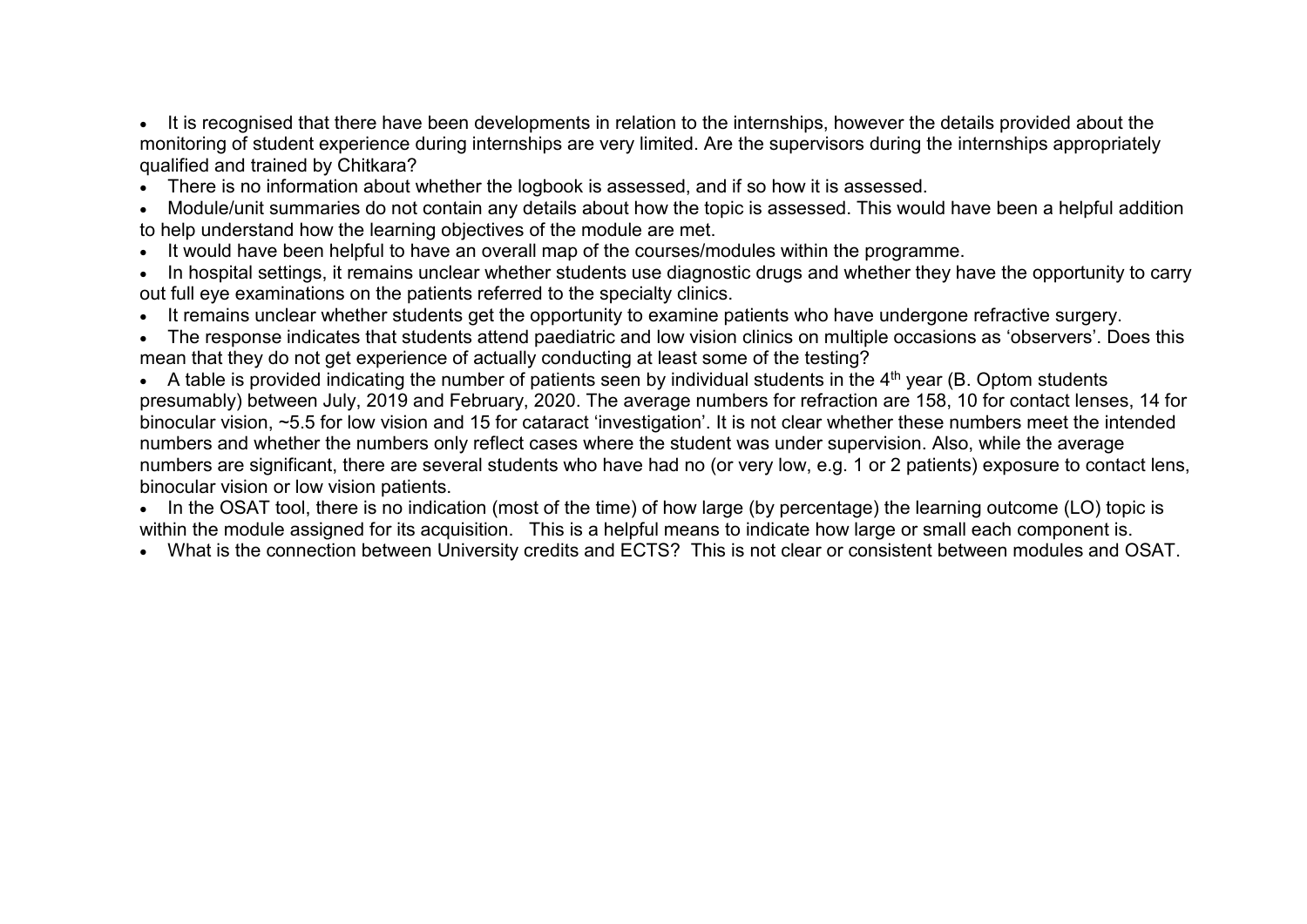# **2nd Benchmarking Opinion against the Knowledge Base and Competencies of the European Diploma in Optometry for Chitkara University**

*This opinion is based on the Panel's analysis of the documents supplied in response to the initial benchmarking opinion*

| <b>Knowledge Base</b>                  | <b>Knowledge base</b><br>for European Diploma competencies |
|----------------------------------------|------------------------------------------------------------|
| <b>Clinical/Practical competencies</b> | <b>Clinical/practical</b><br>European Diploma competencies |
|                                        | Benchmarking Opinion <b>Satisfactory</b>                   |
|                                        | Benchmarking Opinion Some weaknesses                       |
|                                        | Benchmarking Opinion Inadequate                            |

### **Colour Coding**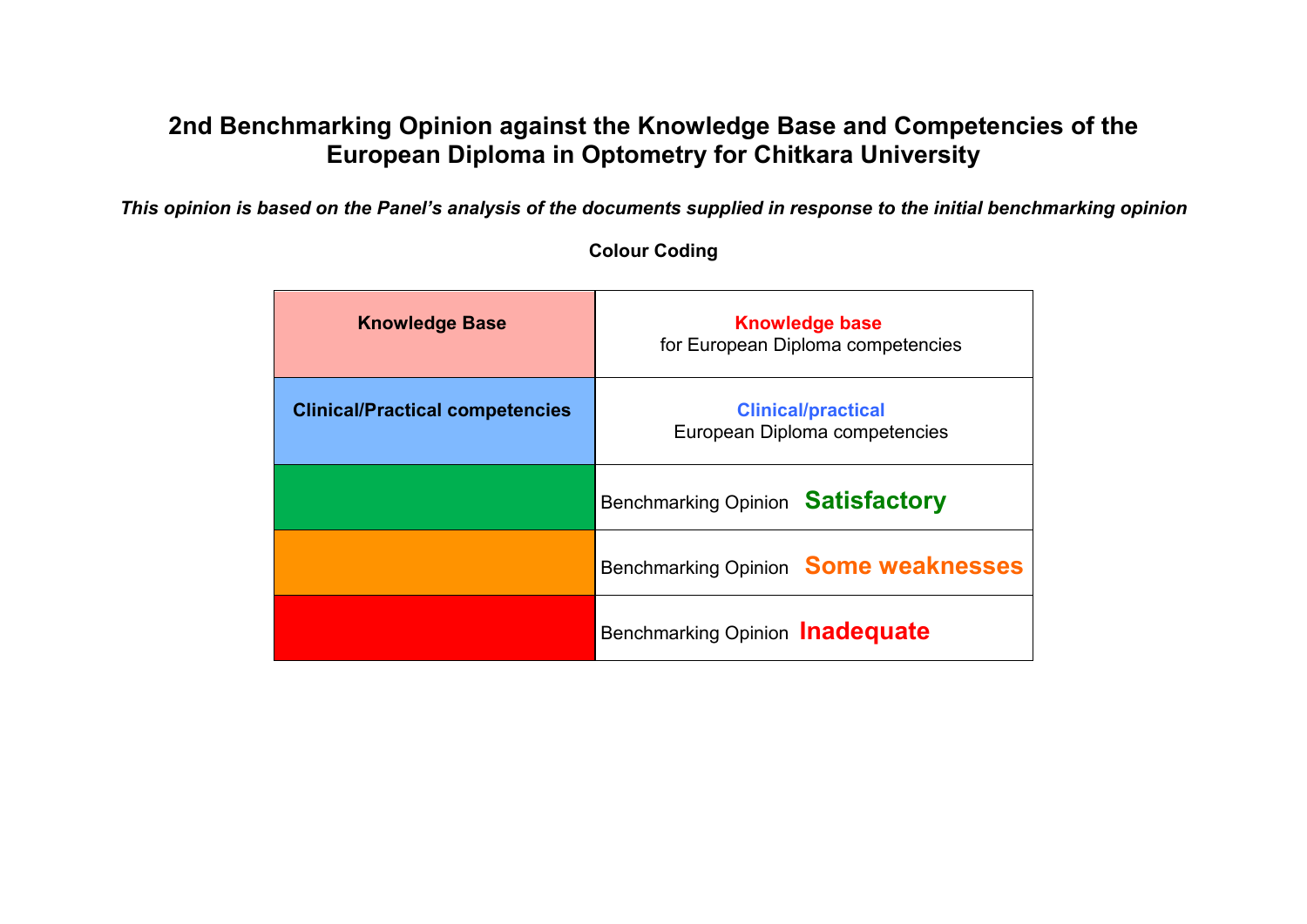## **PART A: Optical Technology**

| <b>European</b><br><b>Diploma</b><br><b>Examination</b><br><b>Sections</b> | <b>Self-Assessment</b><br><b>Document</b><br><b>Competency Areas</b> | <b>Provisional</b><br><b>Opinion</b> | <b>Comments</b>                                                                                                                                                                                                                                                                                                                                                 |
|----------------------------------------------------------------------------|----------------------------------------------------------------------|--------------------------------------|-----------------------------------------------------------------------------------------------------------------------------------------------------------------------------------------------------------------------------------------------------------------------------------------------------------------------------------------------------------------|
| Part A                                                                     | <b>Subject 1: Geometrical</b><br><b>Optics</b>                       |                                      | Satisfactory                                                                                                                                                                                                                                                                                                                                                    |
| 1, Optics<br>2. Optical<br>Appliances                                      | <b>Subject 2: Physical</b><br><b>Optics</b>                          |                                      | Satisfactory                                                                                                                                                                                                                                                                                                                                                    |
|                                                                            | <b>Subject 3: Visual Optics</b>                                      |                                      | Satisfactory                                                                                                                                                                                                                                                                                                                                                    |
|                                                                            | <b>Subject 5: Optical</b><br><b>Appliances</b>                       |                                      | Satisfactory                                                                                                                                                                                                                                                                                                                                                    |
|                                                                            | <b>Subject 6: Occupational</b><br><b>Optics</b>                      |                                      | Satisfactory                                                                                                                                                                                                                                                                                                                                                    |
|                                                                            | <b>Subject 5: Optical</b><br><b>Appliances</b>                       |                                      | Satisfactory                                                                                                                                                                                                                                                                                                                                                    |
|                                                                            | <b>Subject 6: Occupational</b><br><b>Optics</b>                      |                                      | Response indicates a written exam and viva now takes place. Also there is mention of a<br>visit to a factory and vision screening in a factory. This sounds very good.<br>This remains on amber as the "assessment reference" hyperlink supplied connects only to<br>the Dispensing rubric; no details of the practical exam viva appear to have been supplied. |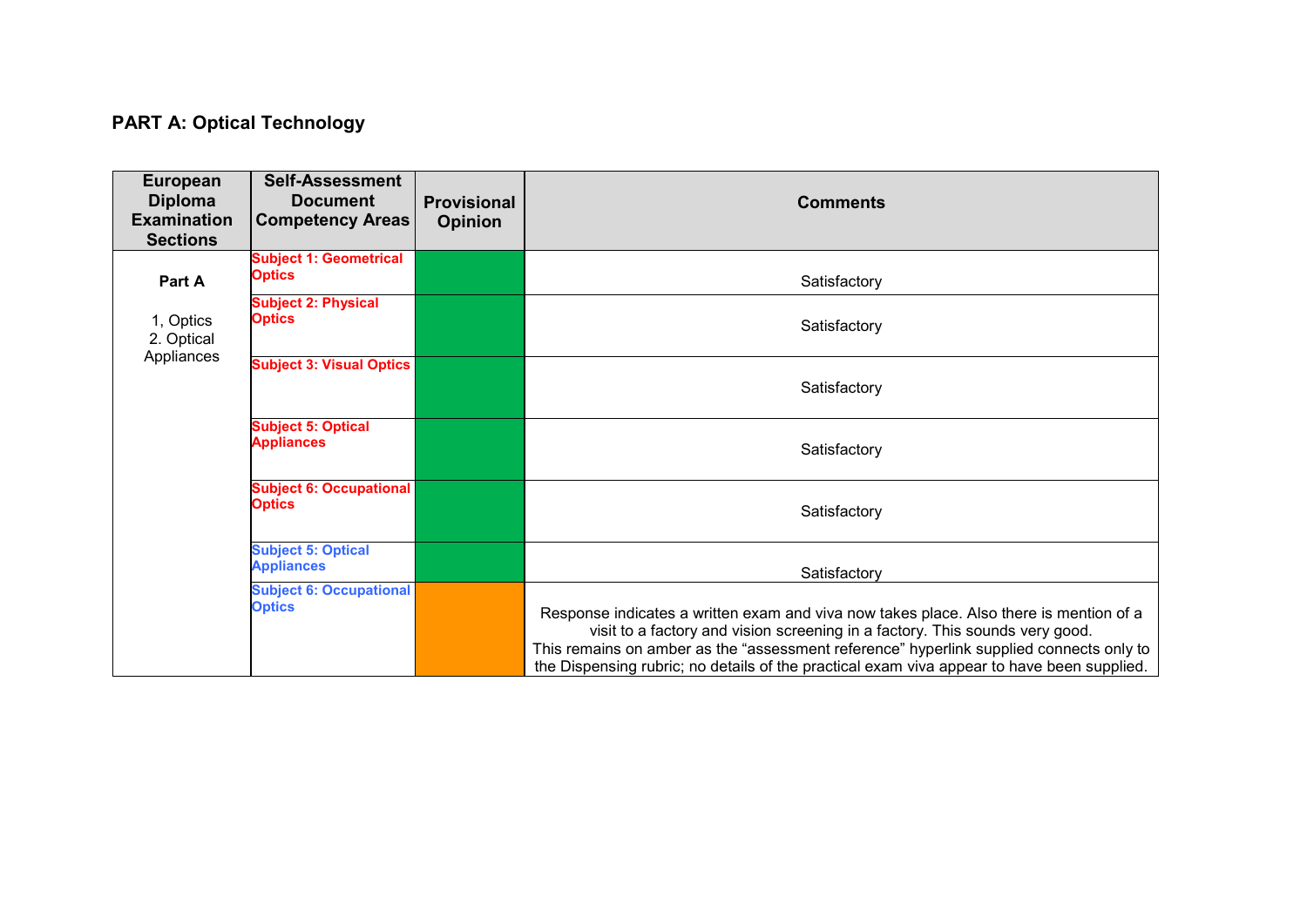## **PART B: Management of Visual Problems**

| <b>European</b><br><b>Diploma</b>                                                           | <b>Self-Assessment</b><br><b>Document</b>                                   | <b>Provisional</b><br><b>Opinion</b> | <b>Comments</b>                                                                                                                                                                                                                                                                                                                                                                                                                                                                                                                                                  |
|---------------------------------------------------------------------------------------------|-----------------------------------------------------------------------------|--------------------------------------|------------------------------------------------------------------------------------------------------------------------------------------------------------------------------------------------------------------------------------------------------------------------------------------------------------------------------------------------------------------------------------------------------------------------------------------------------------------------------------------------------------------------------------------------------------------|
| <b>Examination</b><br><b>Sections</b>                                                       | <b>Competency Areas</b>                                                     |                                      |                                                                                                                                                                                                                                                                                                                                                                                                                                                                                                                                                                  |
| Part B<br>1. Refraction<br>2. Binocular Vision<br>3. Contact lenses<br>4. Visual Perception | <b>Subject 4: Visual</b><br><b>Perception</b>                               |                                      | The Gap analysis response indicated that the topic of psychophysics (Learning Outcome<br>(LO) 8) would now appear in Ocular physiology module. A curious choice. Visual<br>psychophysics is noted as one aspect of this module in course plan. However, on the<br>OSAT, Learning Outcome (LO) 8 has Binocular Vision II module assigned to it. This does<br>not have visual psychophysics mentioned.                                                                                                                                                             |
|                                                                                             | <b>Subject 7: Vision and</b><br><b>Ageing</b>                               |                                      | Pediatric and Geriatric optometry are two modules indicated for the majority of LO's in this<br>subject area. However, both module descriptions lack detail in the distribution of content so it<br>is not possible to determine to what depth these topics are covered. Also, there is no<br>indication of how these are assessed in module description (beyond 'written examination').                                                                                                                                                                         |
|                                                                                             | <b>Subject 8: Refraction</b>                                                |                                      | All LO's appear to be covered. Previously it was noted that there was lack of anamnesis as<br>a topic; this is now included in Clinical Examination of the Visual System module.                                                                                                                                                                                                                                                                                                                                                                                 |
|                                                                                             | <b>Subject 9: Low Vision</b>                                                |                                      | The module Low Vison Aids is indicated to map to the LO's in this subject area. However,<br>there is no mention of LOs 7 (Eccentric viewing and Steady eye strategy) or LO 8<br>(Environmental modifications).                                                                                                                                                                                                                                                                                                                                                   |
|                                                                                             | <b>Subject 10: Ocular</b><br><b>Motility and Binocular</b><br><b>Vision</b> |                                      | Satisfactory                                                                                                                                                                                                                                                                                                                                                                                                                                                                                                                                                     |
|                                                                                             | <b>Subject 11: Contact</b><br><b>Lenses</b>                                 |                                      | Neither LO 12 Orthokeratology nor LO 14, Fitting procedures for Myopia control appear to be<br>covered in the Contact Lens modules.                                                                                                                                                                                                                                                                                                                                                                                                                              |
|                                                                                             | <b>Subject 12: Investigative</b><br><b>Techniques</b>                       |                                      | This subject area contains several fundamental topics, yet only one module is indicated as<br>covering these learning outcomes. The module description indicates 30 hours of teaching to<br>cover 20 areas, and relevant ECTS percentages show the majority of these only receive a<br>small proportion of credits (apart from automatic objective refraction which appears to have a<br>substantial proportion?). Not satisfied that these LO's are met, and there is a particular lack<br>of reference to LO2 Keratometry, LO3 Retinoscopy and LO6 Pachymetry. |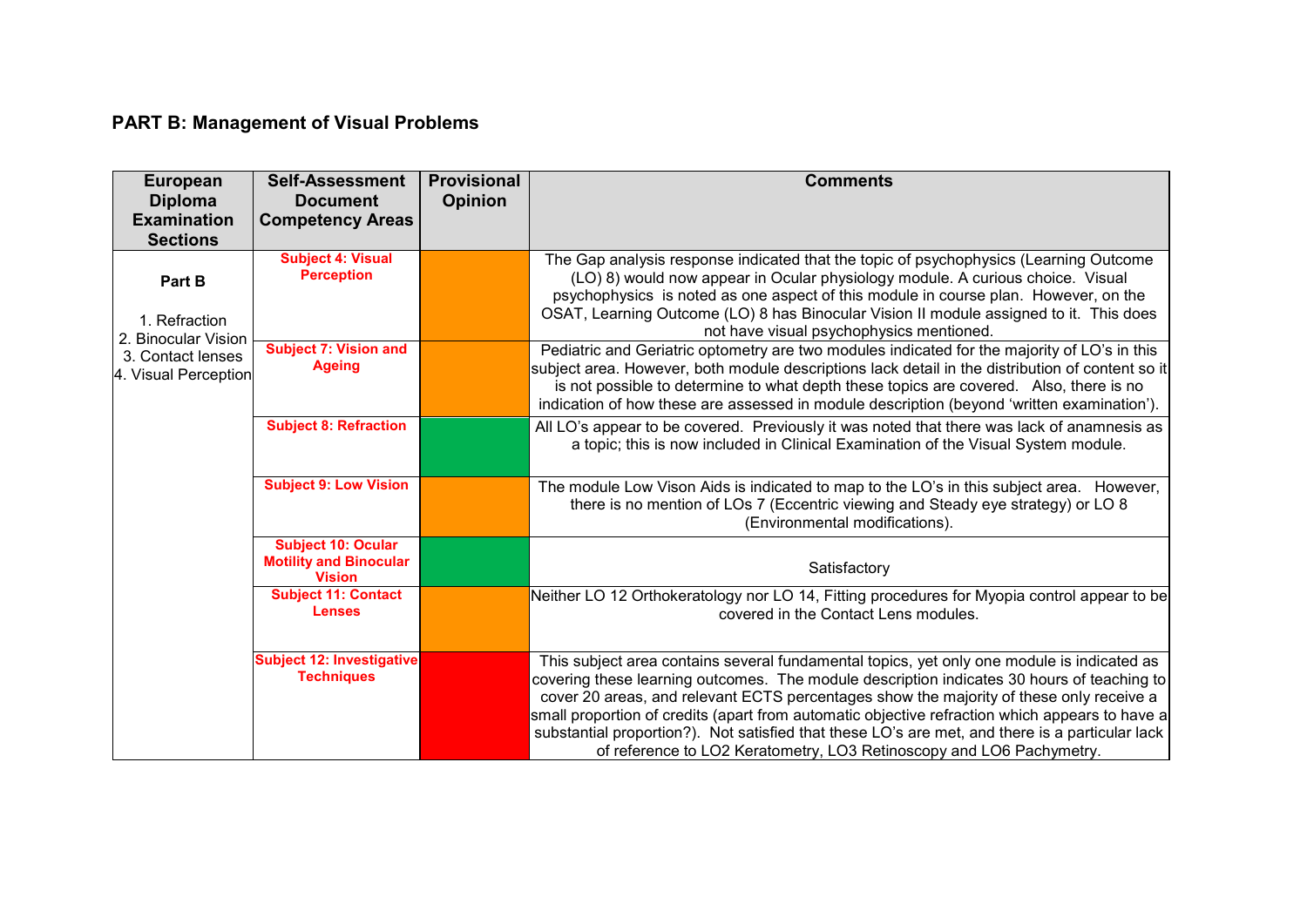| <b>Subject</b><br><b>13: Paediatric Optometry</b>                           | Not satisfied that LO2 assessment of visual acuity with particular focus on paediatrics is<br>covered in either module indicated in OSAT. Also LO3 refractive examination is indicated to<br>be covered in Visual Optics I but this is not mentioned.                                                                                                                                                                                                                                                                                                                                                                                                                                                                                                          |
|-----------------------------------------------------------------------------|----------------------------------------------------------------------------------------------------------------------------------------------------------------------------------------------------------------------------------------------------------------------------------------------------------------------------------------------------------------------------------------------------------------------------------------------------------------------------------------------------------------------------------------------------------------------------------------------------------------------------------------------------------------------------------------------------------------------------------------------------------------|
| <b>Subject 14: Refractive</b><br><b>Surgery (B)</b>                         | Learning outcomes for this are indicated in Ocular Disease II module. This appears to be<br>focused on cataract surgery interventions, without mention of elective refractive surgery.                                                                                                                                                                                                                                                                                                                                                                                                                                                                                                                                                                         |
| <b>Subject 8: Refraction</b>                                                | A simple excel spreadsheet noting the aspects of a routine optometric evaluation (without<br>assessment, marks or weighting criteria) is used as evidence of practical assessment here.<br>LO9 'Ability to communicate bad news to patients' is not assessed as a clinical skill.<br>LO14 'The ability to demonstrate an understanding of the legal, professional and ethical<br>obligations of a registered optometrist' is also not covered.<br>The LO17 'The ability to use appropriate ocular diagnostic drugs to aid refraction' is noted to<br>be covered in internship. However, there is no detail of how this is assessed and whether<br>every student undertakes this.<br>Similarly, it is not clear how LOs 18, 19 and 20 are met for all students. |
| <b>Subject 9: Low Vision</b>                                                | The same, simple excel spreadsheet noting the aspects of a routine optometric evaluation<br>(without assessment, marks or weighting criteria) is used as evidence of practical<br>assessment here. This is not evidence that the LOs are met.                                                                                                                                                                                                                                                                                                                                                                                                                                                                                                                  |
| <b>Subject 10: Ocular</b><br><b>Motility and</b><br><b>Binocular Vision</b> | Another simple spreadsheet listing aspects of a BV examination is used as evidence of<br>practical assessment. This is not sufficient to evidence that these LO's are met or how<br>students demonstrate that they have these skills.<br>Additionally, many of the LO's in this section relating to managing a patient with an<br>incomitant deviation or heterotropia have only a written examination to support, implying that<br>they do not see 'real' BV patients?                                                                                                                                                                                                                                                                                        |
| <b>Subject 11: Contact</b><br><b>Lenses</b>                                 | Three assessment spreadsheets are available here for RGP, SCL and Toric SCL. However<br>again these are not specific to LO's and again do not contain assessment criteria. The<br>majority of experiences seem limited to students testing each other. LO's 9 and 10 are<br>indicated to be done in clinical internship, but how this is evaluated or whether all students<br>gain similar (minimum) experience is not clear.                                                                                                                                                                                                                                                                                                                                  |
| <b>Subject 12: Investigative</b><br><b>Techniques</b>                       | The routine optometric evaluation spreadsheet is used as evidence for assessment of all<br>LO's, but this does not in itself provide evidence of how students meet these LO's or<br>demonstrate they have these skills. For example, the spreadsheet, while mentioning Slit<br>lamp, does not tell us anything about how a student is assessed on 'the ability to detect<br>anterior chamber signs of ocular inflammation'. Also, pupil reactions (LO5) are not<br>mentioned in this spreadsheet.                                                                                                                                                                                                                                                              |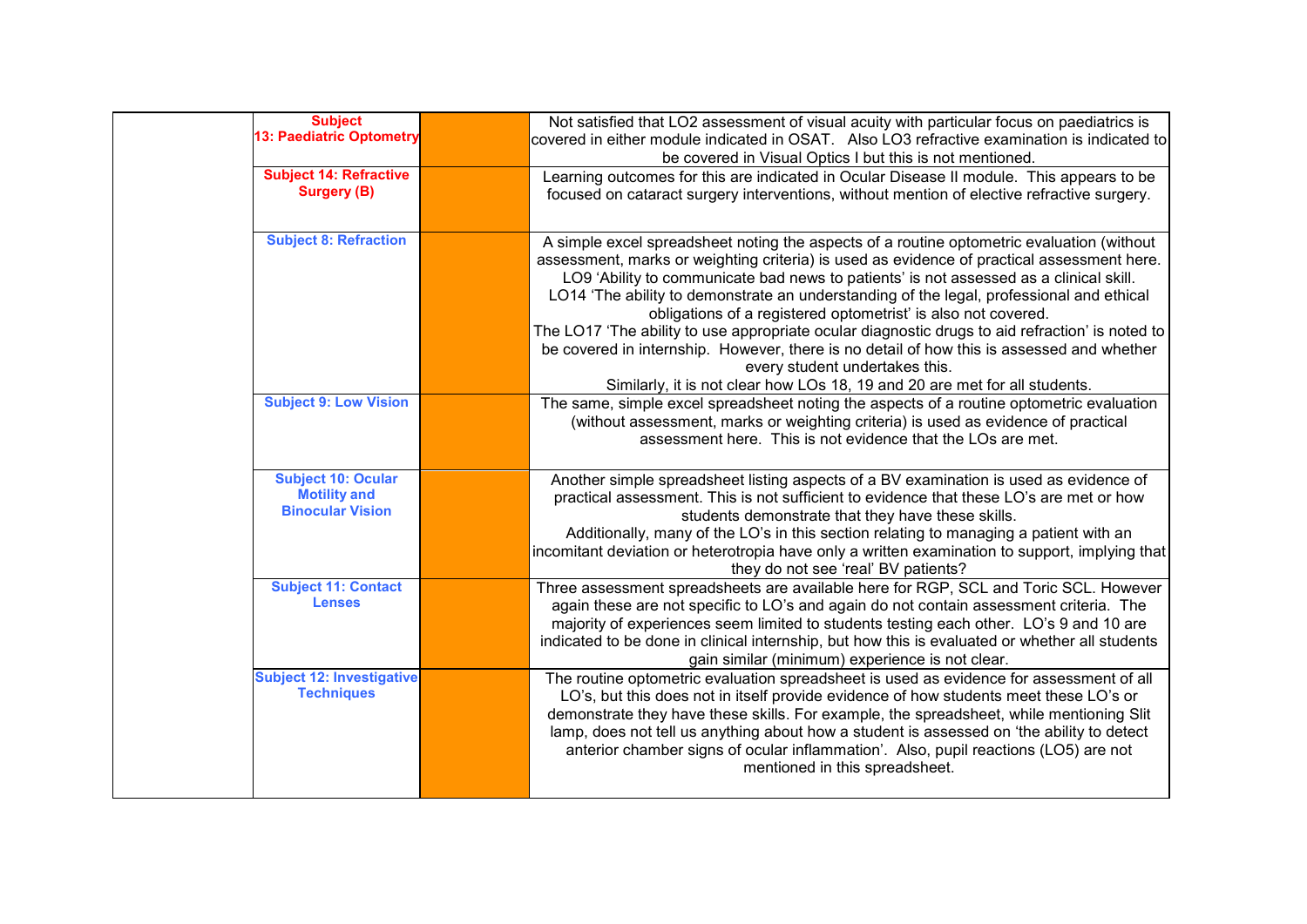| <b>Subject</b><br><b>13: Paediatric Optometry</b> | The routine optometric evaluation spreadsheet is used as evidence for assessment of all<br>LO's, but this is not sufficient evidence of, for example, how one adapts history taking with<br>parents of the patient, relative to the approach to taking history in an older child, or adult<br>patient. LO5 'Demonstrate an understanding of techniques for assessment of VA' is a<br>written examination – does this mean students do not see paediatric patients and undertake<br>visual assessment? |
|---------------------------------------------------|-------------------------------------------------------------------------------------------------------------------------------------------------------------------------------------------------------------------------------------------------------------------------------------------------------------------------------------------------------------------------------------------------------------------------------------------------------------------------------------------------------|
| <b>Subject 14: Refractive</b><br><b>Surgery</b>   | As above, the routine optometric evaluation spreadsheet is used as evidence for assessment<br>of all LO's, but this is not specific to evidence these LO's.                                                                                                                                                                                                                                                                                                                                           |

# **PART C: General Health and Ocular Abnormality**

| <b>European</b><br><b>Diploma</b><br><b>Examination</b><br><b>Sections</b> | <b>Self-Assessment</b><br><b>Document</b><br><b>Competency Areas</b> | <b>Provisional</b><br><b>Opinion</b> | <b>Comments</b>                                                                                                                                                                                                                                                                                                                                                                                                                                                                                                                                                                                                                                                       |
|----------------------------------------------------------------------------|----------------------------------------------------------------------|--------------------------------------|-----------------------------------------------------------------------------------------------------------------------------------------------------------------------------------------------------------------------------------------------------------------------------------------------------------------------------------------------------------------------------------------------------------------------------------------------------------------------------------------------------------------------------------------------------------------------------------------------------------------------------------------------------------------------|
| Part C<br>1. Biology<br>2. Ocular Biology<br>3. Ocular<br>Abnormality      | <b>Subject 12: Investigative</b><br><b>Techniques</b>                |                                      | Several of these LO's are covered in Clinics III module, with other modules including<br>Optometric Instruments and Clinical Examination of the Visual system supporting these.<br>However. LO2 Pachymetry is not covered.<br>LO7 gonioscopy is not mentioned in module indicated in OSAT, but is covered in Clinics III<br>module<br>LO10 Quantitative perimetry: 'Visual field analyser' is mentioned in Clinics III (2hours<br>allocated), but more detail would be helpful here.<br>Indirect ophthalmoscopy is stated in Clinics III module, under Fundus examination topic, as<br>well as some OCT. Not clear whether use of diagnostic drugs is discussed here. |
|                                                                            | <b>Subject 14: Refractive</b><br>Surgery (C)                         |                                      | Again, knowledge appears to be confined to cataract surgery interventions, without mention<br>of elective refractive surgery                                                                                                                                                                                                                                                                                                                                                                                                                                                                                                                                          |
|                                                                            | <b>Subject 15: Anatomy and</b><br><b>Histology</b>                   |                                      | Satisfactory                                                                                                                                                                                                                                                                                                                                                                                                                                                                                                                                                                                                                                                          |
|                                                                            | <b>Subject 16: Neuroscience</b>                                      |                                      | As before: Seems to cover basic physiology rather than neuroscience.                                                                                                                                                                                                                                                                                                                                                                                                                                                                                                                                                                                                  |